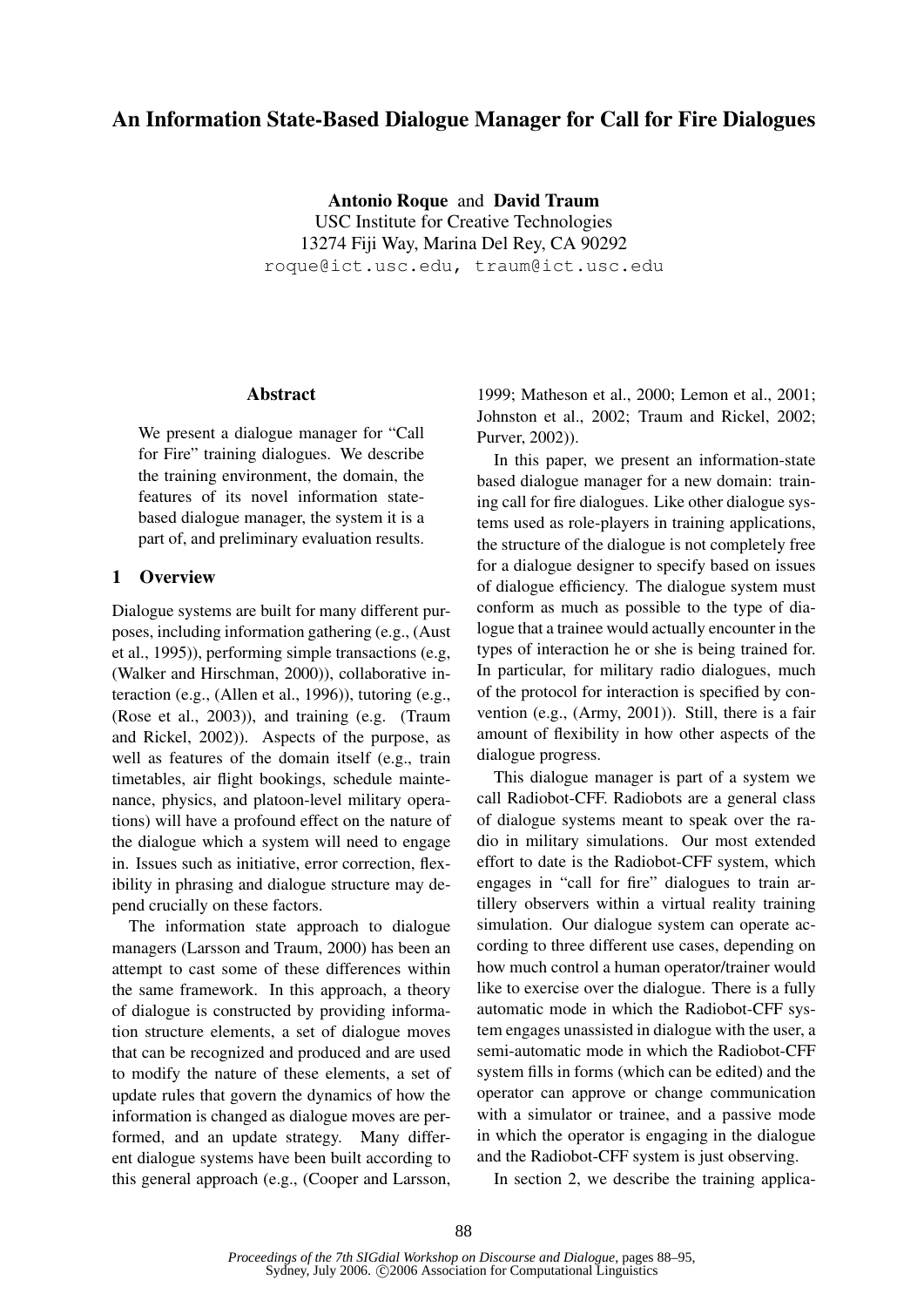tion that our dialogue system has been embedded in as well as the system itself. In section 3, we describe some aspects of "call for fire dialogues", especially the differences in initiative and purposes of different phases in the dialogue. In section 4, we describe the information-state based dialogue model we have developed for this domain. This includes dialogue moves, information components, and update rules. We describe some error handling capabilities in section 5, and evaluation results in section 6.

# 2 Testbed

Our current testbed, Radiobot-CFF, has been developed in a military training environment, JFETS-UTM, at the U.S. Army base in in Ft. Sill, Oklahoma. JFETS-UTM trains soldiers to make Calls for Fire (CFFs), in which a Forward Observer (FO) team locates an enemy target and requests an artillery fire mission by radio from a Fire Direction Center (FDC). The training room resembles a battle-scarred apartment in a Middle Eastern country. A window shows a virtual city displayed by a rear-projected computer screen, and the soldiers use binoculars with computer displays at their ends to search for targets.

Ordinarily, two trainers control a UTM session. One communicates with the FO via a simulated radio, and the other decides what the artillery fire should be and inputs it to a GUI for the simulator. It is our goal to replace those two trainers with one trainer focusing on assessment while Radiobot-CFF handles the radio communications and interfaces with the virtual world.

Radiobot-CFF is composed of several pipelined components. A Speech Recognition component is implemented using the SONIC speech recognition system (Pellom, 2001) with custom language and acoustic models. An Interpreter component tags the ASR output with its its dialogue move and parameter labels using two separate Conditional Random Field (Sha and Pereira, 2003; Mc-Callum, 2002) taggers trained on hand-annotated utterances. A Dialogue Manager processes the tagged output, sending a reply to the FO (via a template-based Generator) and, when necessary, a message to the artillery simulator FireSim  $XXI<sup>1</sup>$  to make decisions on what type of fire to send. The reply to FO and messages to simulator are mediated by GUIs where the trainer can intervene if need be.

# 3 Call for Fire Dialogues

Call for Fire procedures are specified in an Army field manual (Army, 2001) with variations based on a unit's standard operating procedure. Messages are brief and followed by confirmations, where any misunderstandings are immediately corrected. A typical CFF is shown in Figure 1.

| 1              | FO.        | steel one niner this is gator niner one adjust<br>fire polar over                |
|----------------|------------|----------------------------------------------------------------------------------|
| 2              | <b>FDC</b> | gator nine one this is steel one nine adjust fire<br>polar out                   |
| 3              | FO.        | direction five niner four zero distance four                                     |
| $\overline{4}$ | <b>FDC</b> | eight zero over<br>direction five nine four zero distance four eight<br>zero out |
| 5              | FO.        | one b m p in the open i c m in effect over                                       |
| 6              | <b>FDC</b> | one b m p in the open i c m in effect out                                        |
| 7              | <b>FDC</b> | message to observer kilo alpha high explo-                                       |
|                |            | sive four rounds adjust fire target number al-                                   |
|                |            | pha bravo one zero zero zero over                                                |
| 8              | FO.        | m t o kilo alpha four rounds target number al-                                   |
|                |            | pha bravo one out                                                                |
| 9              | <b>FDC</b> | shot over                                                                        |
| 10             | FO.        | shot out                                                                         |
| 11             | <b>FDC</b> | splash over                                                                      |
| 12             | FO.        | splash out                                                                       |
| 13             | FO.        | right five zero fire for effect out over                                         |
| 14             | <b>FDC</b> | right five zero fire for effect out                                              |
| 15             | <b>FDC</b> | shot over                                                                        |
| 16             | FO.        | shot out                                                                         |
| 17             | <b>FDC</b> | rounds complete over                                                             |
| 18             | FO.        | rounds complete out                                                              |
| 19             | FO.        | end of mission one b m p suppressed zero ca-<br>sualties over                    |
| 20             | <b>FDC</b> | end of mission one b m p suppressed zero ca-<br>sualties out                     |

#### Figure 1: Example Dialogue with Radiobot-CFF

CFFs can generally be divided into three *phases*. In the first phase (utterances 1-6 in Figure 1) the FOs identify themselves and important information about the CFF, including their coordinates, the kind of fire they are requesting, the location of the target, and the kind of target. In utterance 1 in Figure 1 the FO performs an identification, giving his own call sign and that of the FDC he is calling, and also specifies a method of fire ("adjust fire") and a method of targeting ("polar".) Note that when speakers expect a reply, they end their utterance with "over" as in utterance 1, otherwise with "out" as in the confirmation in utterance 2. In utterance 3 the FO gives target coordinates, and in utterance 5 the FO identifies the target as a BMP (a type of light tank) and requests ICM rounds ("improved conventional munitions".) These turns typically follow one another

<sup>1</sup> http://sill-www.army.mil/blab/sims/FireSimXXI.htm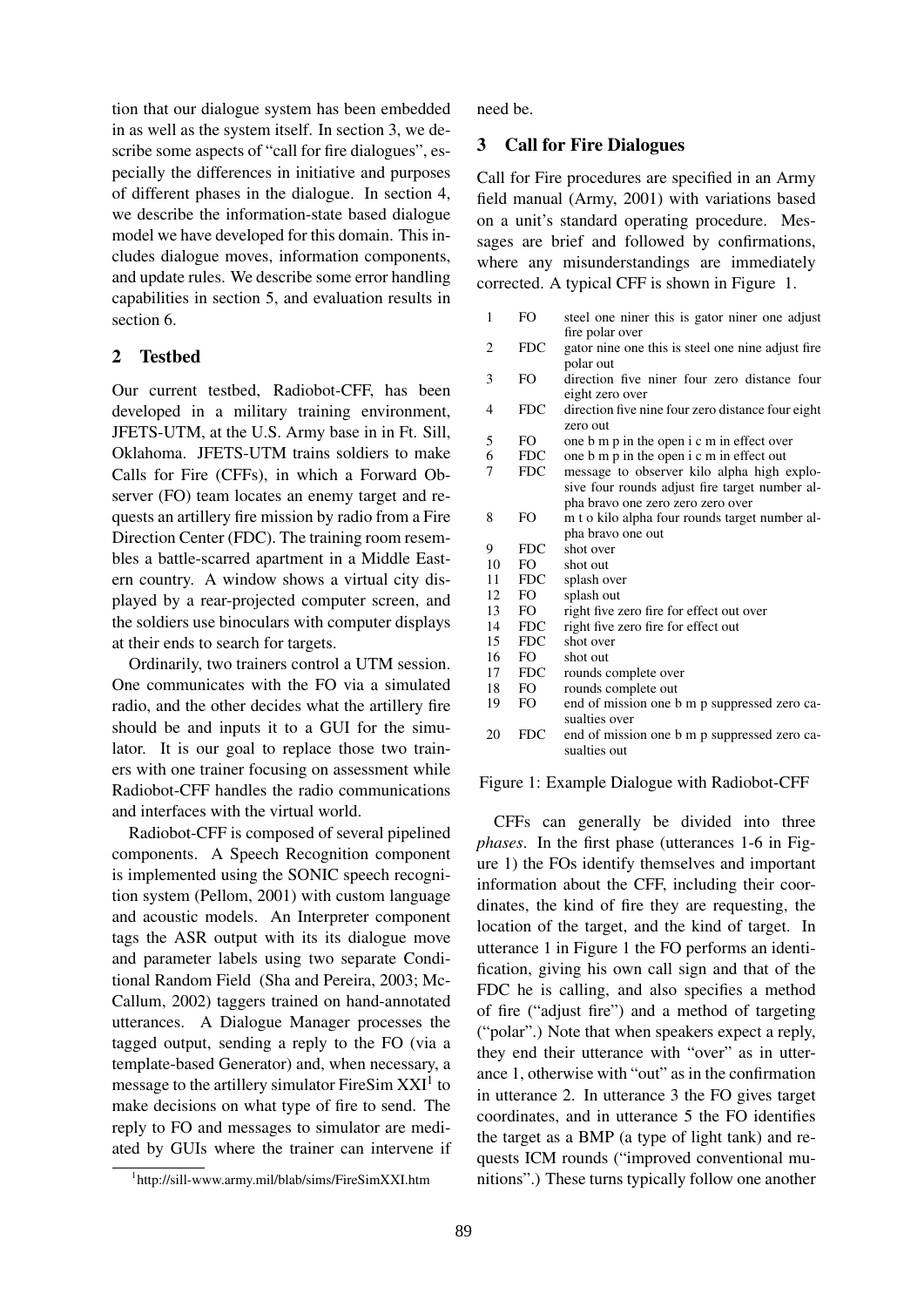in quick sequence.

In the second phase of a CFF, (utterances 7-12 in Figure 1), after the FDC decides what kind of fire they will send, they inform the FO in a message to observer (MTO) as in utterance 7. This includes the units that will fire ("kilo alpha"), the kind of ammunition ("high explosive"), the number of rounds and method of fire ("4 rounds adjust fire"), and the target number ("alpha bravo one zero zero zero"). CFFs are requests rather than orders, and they may be denied in full or in part. In this example, the FO's request for ICM rounds was denied in favor of High Explosive rounds. Next the FDC informs the FO when the fire mission has been shot, as in utterance 9, and when the fire is about to land, as in utterance 11. Each of these are confirmed by the FO.

In the third phase, (utterances 13-20 in Figure 1) the FO regains dialogue initiative. Depending on the observed results, the FO may request that the fire be repeated with an adjust in location or method of fire. In utterance 13 the FO requests that the shot be re-sent to a location 50 meters to the right of the previous shot as a "fire for effect" all-out bombardment rather than an "adjust fire" targeting fire. This is followed by the abbreviated FDC-initiated phase of utterances 15-18. In utterance 19 the FO ends the mission, describing the results and number of casualties.

Besides the behavior shown, at any turn either participant may request or initiate an intelligence report or request the status of a mission. Furthermore, after receiving an MTO the FO may immediately begin another fire mission and thus have multiple missions active; subsequent adjusts are disambiguated with the target numbers assigned during the MTOs.

### 4 Dialogue Manager

We have constructed an Information State-based dialogue manager (Larsson and Traum, 2000) on this domain consisting of a set of dialogue moves, a set of informational components with appropriate formal representations, and a set of update rules with an update strategy. We describe each of these in turn.

#### 4.1 Dialogue Moves

We defined a set of dialogue moves to represent the incoming FO utterances based on a study of transcripts of human-controlled JFETS-UTM sessions, Army manuals, and the needs of the simulator. As shown in Figure 2 these are divided into three groups: those that provide information about the FO or the fire mission, those that confirm information that the FDC has transmitted, and those that make requests.

```
Mission Information:
  Observer Coordinates
  Situation Report
  Identification
  Warning Order
  Method of Control
  Method of Engagement
  Target Location
  Target Description
  End of Mission
Confirming Information:
  Message to Observer
  Shot
  Splash
  Rounds Complete
  Intel Report
Other Requests:
  Radio Check
  Say Again
  Status
  Standby
  Command
```
Figure 2: FO Dialogue Moves

The dialogue moves that provide information include those in which the FOs transmit their Observer Coordinates (grid location on a map), a generic Situation Report, or one of the various components of a fire mission request ranging from call sign Identification to final End of Mission. The dialogue moves that confirm information include those that confirm the MTO and other FDCinitiated utterances, or a general report on scenario Intel. The final group includes requests to check radio functionality, to repeat the previous utterance, for status of a shot, to stand by for transmission of information, and finally a set of commands such as "check fire" requesting cancellation of a submitted fire mission.

Each of these dialogue moves contains information important to the dialogue manager. This information is captured by the parameters of the dialogue move, which are enumerated in Figure 3. Each parameter is listed with the dialogue move it usually occurs with, but this assignment is not strict. For example, "number\_of\_enemies" parameters occur in Target Description as well as End of Mission dialogue moves.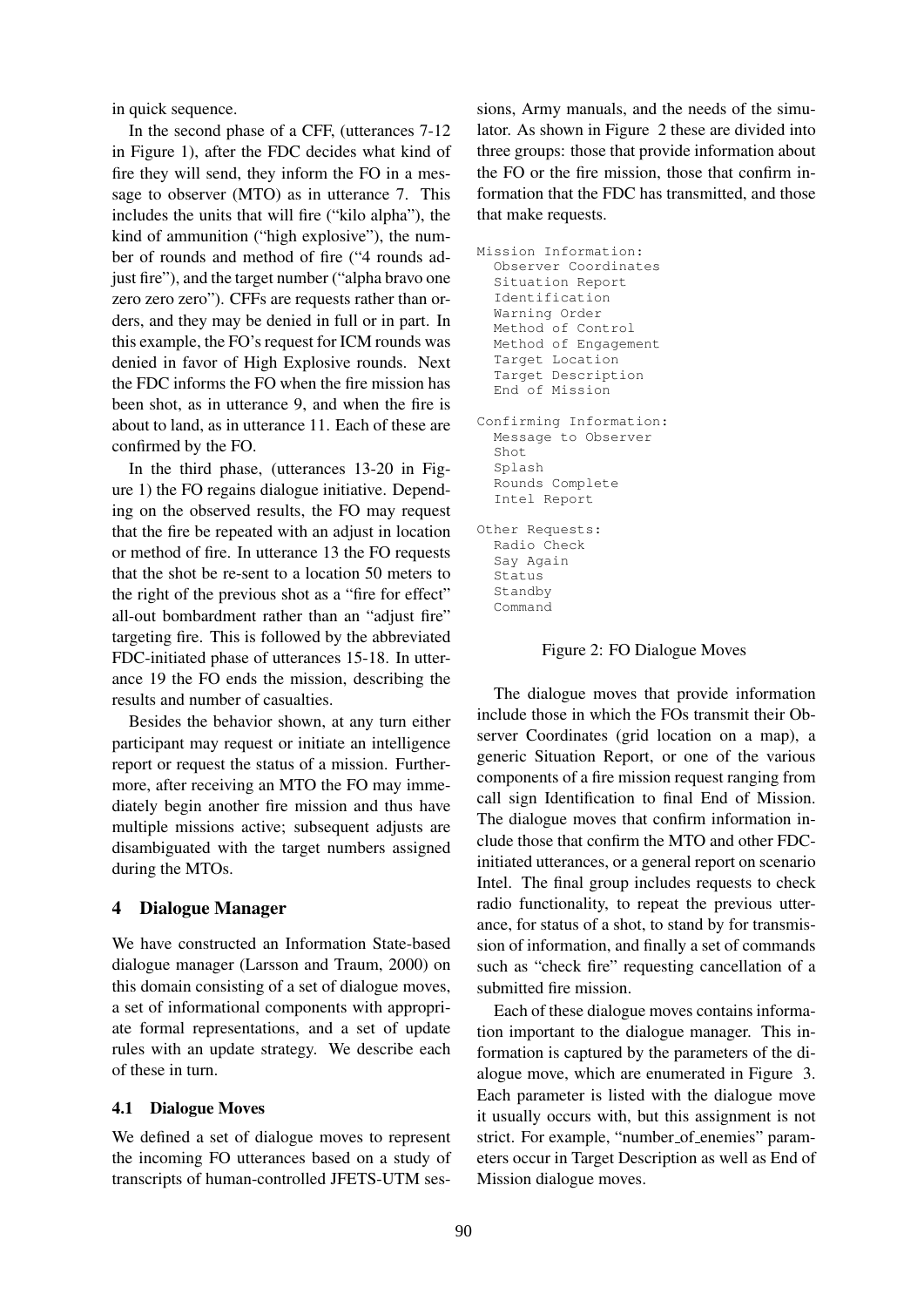```
Identification-related:
  fdc_id
  fo_id
Warning Order-related:
 method of fire
  method_of_control
  method_of_engagement
  method_of_location
Target Location-related:
  grid_location
  direction
  distance
  attitude
  left_right
  left_right_adjust
  add_drop
  add_drop_adjust
  known_point
End Of Mission-related:
  target_type
  target_description
  number_of_enemies
  disposition
Other:
  command
  detail_of_request
  target_number
```
Figure 3: Dialogue Move Parameters

Figure 4 shows how the dialogue moves and parameters act to identify the components of an FO utterance. The example is based on utterance 1 in Figure 1; the Identification move has two parameters representing the call signs of the FDC and the FO, and the Warning Order has two parameters representing the method of fire and method of location. Parameters need to be identified to confirm back to the FO, and in some cases to be sent to the simulator and for use in updating the information state. In the example in Figure 4, the fact that the requested method of fire is an "adjust fire" will be sent to the simulator, and the fact that a method of fire has been given will be updated in the information state.

```
Identification: steel one nine this is gator niner one
               fdc id: steel one nine
               fo<sub>-id:</sub> gator niner one
Warning Order: adjust fire polar
               method of fire: adjust fire
               method of location: polar
```
Figure 4: Example Dialogue Moves and Parameters

#### 4.2 Informational Components

The Radiobot-CFF dialogue manager's information state consists of five classes of informational components, defined by their role in the dialogue and their level of accessibility to the user. These are the Fire Mission Decision components, the Fire Mission Value components, the Post-Fire Value components, the Disambiguation components, and the Update Rule Processing components.

By dividing the components into multiple classes we separate those that are simulatorspecific from more general aspects of the domain.

Decisions to fire are based on general constraints of the domain, whereas the exact components to include in a message to simulator will be simulator-specific. Also, the components have been designed such that there is almost no overlap in the update rules that modify them (see section 4.3). This reduces the complexity involved in editing or adding rules; although there are over 100 rules in the information state, there are few unanticipated side-effects when rules are altered.

The first class of components are the Fire Mission Decision components, which are used to determine whether enough information has been collected to send fire. These components are boolean flags, updated by rules based on incoming dialogue moves and parameters. Figure 5 shows the values of these components after utterance 3 in Figure 1 has been processed. The FO has given a warning order, and a target location (which can either be given through a grid location, or through a combination of direction and distance values, and observer coordinates), so the appropriate components are "true". After the FO gives a target description, that component will be true as well, and an update rule will recognize that enough information has been gathered to send a fire mission.

```
has warning order? true
has target location? true
   has grid location? false
   has polar direction? true
   has polar distance? true
   has polar obco? true
has target descr? false
```
Figure 5: Fire Mission Decision Components

The second class of information state components is the set of Fire Mission Value components, which track the value of various information el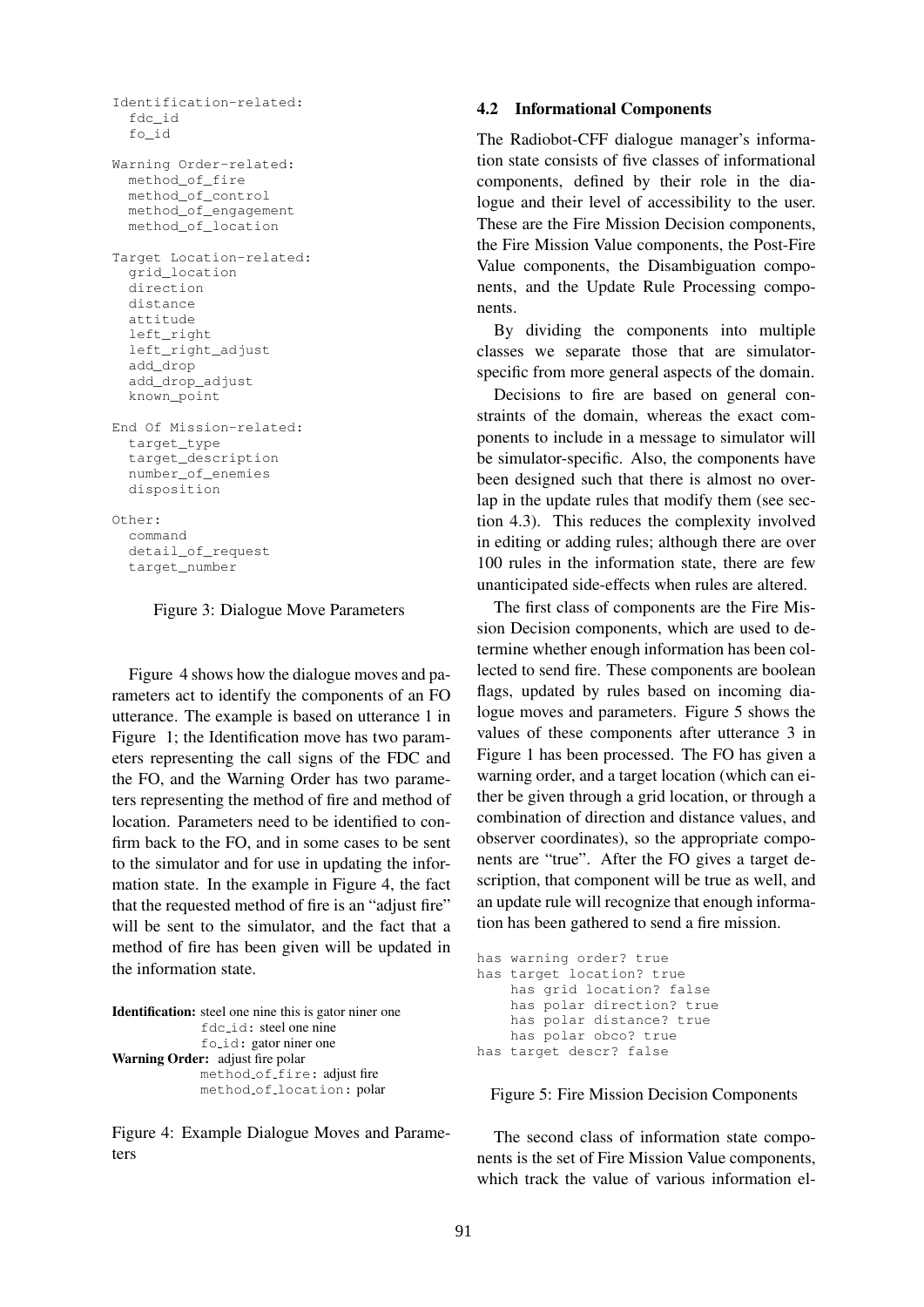ements necessary for requesting a fire mission. These are specific to the FireSim XXI simulator. Figure 6 shows the values after utterance 3 in Figure 1. Components such as "direction value" take number values, and components such as "method of fire" take values from a finite set of possibilities. Several of these components, such as "attitude" have defaults that are rarely changed. Once the dialogue manager or human trainer decides that it has enough information to request fire, these components are translated into a simulator command and sent to the simulator.

```
method of control: adjust fire
method of fire: adjust fire
method of engagement: none given
target type: -
grid value: -
direction value: 5940
distance value: 480
length: 0
width: 100
attitude: 0
observer coordinate value: 45603595
```
#### Figure 6: Fire Mission Value Components

Fire Mission Value components are also directly modifiable by the trainer. Figure 7 shows the GUI which the trainer can use to take control of the session, edit any of the Fire Mission Value components, and relinquish control of the session back to Radiobot-CFF. This allows the trainer to correct any mistakes that the Radiobot may have made or test the trainee's adaptability by sending the fire to an unexpected location. The example shown in Figure 7 is after utterance 5 of Figure 1; the system is running in semi-automated mode and the dialogue manager has decided that it has enough information to send a fire. The trainer may send the message or edit it and then send it. A second GUI, not shown, allows the trainer to take control of the outgoing speech of the Radiobot, and, in semi-automated mode, either confirm the sending of a suggested output utterance, alter it before sending, or author new text for the radiobot to say.

The third class of components is the Post-Fire Value components, which are also exposed to the trainer for modification. The example shown in Figure 8 is from after utterance 13 in Figure 1; the FO has requested an "adjust fire" with an indicator of "fire for effect" and a right adjustment of 50. At this point in the dialogue the FO could have instead chosen to end the mission. If the initial fire had been a "fire for effect" it could have been re-



Figure 7: GUI

peated, rather than following up an initial "adjust fire." The adjust fire stage does not have any decision components because typically the adjust information is given in one move.

```
adjust fire: true
  shift indicator: fire for effect
repeat FFE: false
  left-right adjustment: 50
  add-drop adjustment: 0
  vertical adjustment: 0
end of mission: false
  disposition: -
  number of casualties: -
```
#### Figure 8: Post-Fire Value Components

The fourth class, Disambiguation components, are used by many rules to disambiguate local information based on global dialogue features. The example shown in Figure 9 is from the dialogue in Figure 1, after utterance 1. The "mission is polar" component helps determine the method of target location if speech recognition erroneously detects both polar and grid coordinates. Target numbers allow the FOs to handle multiple missions at the same time (e.g., starting a new call for fire, before the previous mission has been completed). The "missions active" component tracks how many missions are currently being discussed. The "phase" refers to the state of a three-state FSA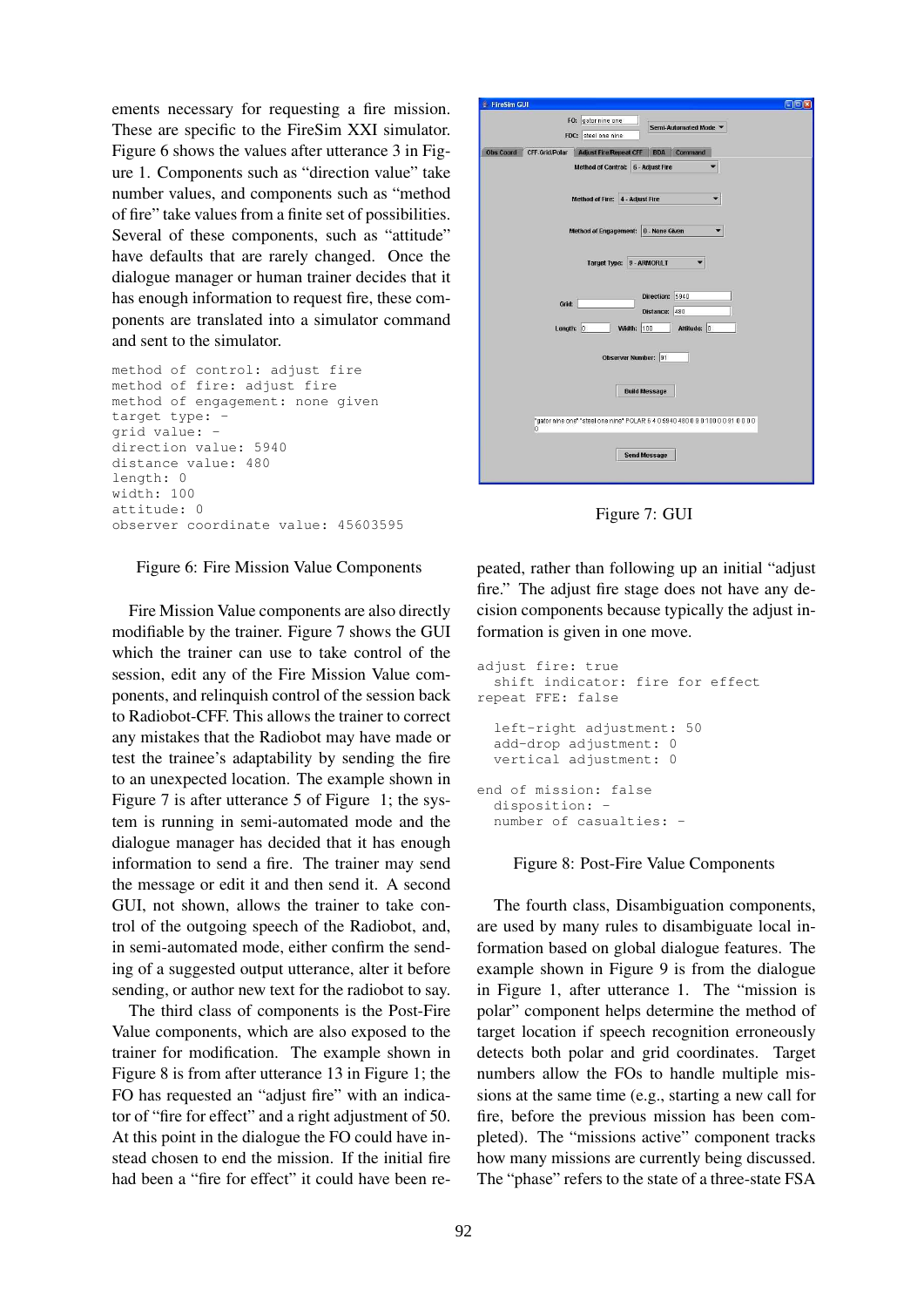that tracks which of the three subdialogue phases (described in section 3) the dialogue is in for the most recently-discussed mission.

An example of the use of the Disambiguation components is to determine whether the phrase "fire for effect" refers to an adjustment of a previous mission or the initiation of a new mission. In utterance 13 in Figure 1, "fire for effect" refers to an adjustment of a CFF that began with an "adjust fire" in utterance 1. However, the FO could have started that CFF by calling for a "fire for effect". Furthermore the FO could have started a second CFF in utterance 13 rather than doing an adjust, and might have specified "fire for effect". By using a rule to check the phase of the mission the move can be disambiguated to understand that it is referring to an adjustment, rather than the initiation of a new fire mission.

```
mission is polar?: true
target number: 0
missions active: 0
last method of fire: adjust
phase: Info-Gathering
```
#### Figure 9: Disambiguation Components

The last class of components, shown in Figure 10, is closely tied to the update rule processing, and is therefore described in the following section.

```
current reply: gator nine one this is
               steel one nine
previous reply: -
understood? true
send EOM? false
send repeat? false
send repeat adjust? false
send repeat ffe? false
```
Figure 10: Update Rule Processing Components

# 4.3 Update Rules

Update rules update the informational components, build a message to send to the FO, build a message to send to the simulator, and decide whether a message should actually be sent to the FO or simulator.

As an example of rule application, consider the processing of utterance 1 in Figure 1. Figure 4 shows the moves and parameters for this utterance. When the dialogue manager processes this utterance, a set of rules associated with the Identification move are applied, which starts building a response to the FO. This response is built in the "current reply" Update Rule Processing component. Figure 10 shows a reply in the process of being built: a rule has recognized that an Identification move is being given, and has filled in slots in a template with the necessary information and added it to the "current reply" component.

Next, the update rules will recognize that a Warning Order is being given, and will identify that it is an "adjust fire" method of fire, and update the "has warning order" decision component, the "method of control" and "method of fire" value components, and the "last method of fire" disambiguation component. As part of this, the appropriate fields of the GUIs will be filled in to allow the trainer to override the FO's request if need be. Another rule will then fill in the slots of a template to add "adjust fire polar" to the current reply, and later another rule will add "out", thus finishing the reply to the FO. After the reply is finished, it will place it in the "previous reply" component, for reference if the FO requests a repeat of the previous utterance.

Certain rules are specified as achieving comprehension — that is, if they are applied, the "understood" variable for that turn is set. If no reply has been built but the move has been understood, then no reply needs to be sent. This happens, for example, for each of utterances 8, 10, and 12 in Figure 1: because they are confirmations of utterances that the FDC has initiated, they do not need to be replied to. Similarly, no reply needs to be sent if no reply has been built and the incoming message is empty or only contains one or two words indicative of an open mic and background noise. Finally, if no reply has been built and the move has not been understood, then the FO is prompted to repeat the message.

As described above, the Fire Mission Decision components are used to determine whether to send a fire mission. For other communications with the simulator, a simpler approach is possible. The decisions to send an end of mission, a repeat fire, or a repeat fire with the 'adjust' or 'fire for effect' specification can be made with update rules acting on a single boolean, and so these are also part of the Update Rule Processing Components as shown in Figure 10.

Finally, the application of rules follows a specific strategy. A given utterance may contain one or more dialogue moves, each with a set of rules specific to it. The dialogue manager applies the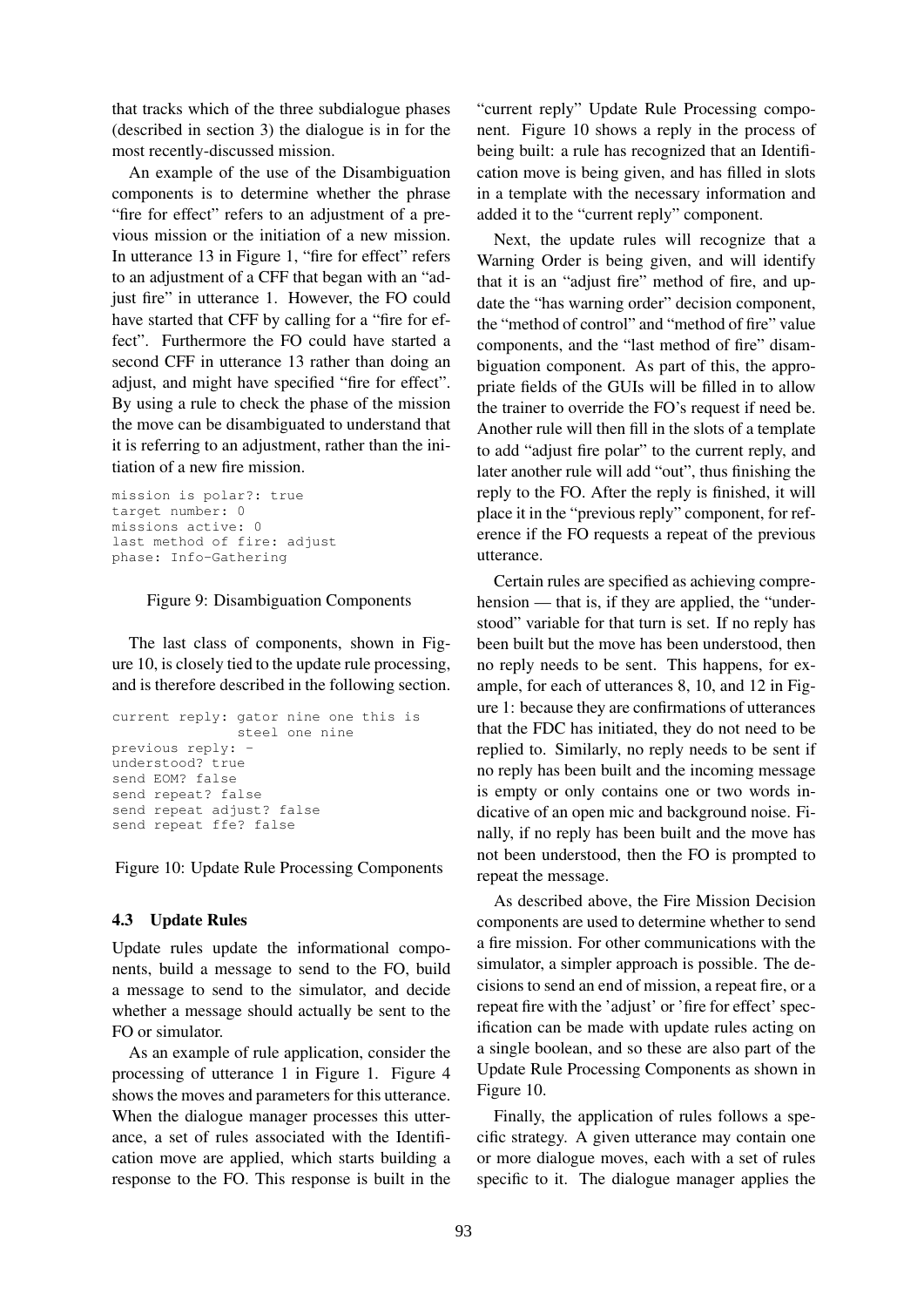appropriate rules to each dialogue move in the utterance before applying the rules that send the FO messages or simulator commands, as shown in Figure 11. Rules for producing replies and simulator commands are delayed until the end of processing an utterance to allow for utterances that may contain self-corrections or relevant details later in the turn.

for each dialogue move in utterance apply rules for that dialogue move end for apply rules to send reply to FO apply rules to send simulator commands

Figure 11: Update Strategy for Rules

# 5 Error Handling

Radiobot-CFF is able to handle various kind of problematic input in a number of ways. It can handle partially correct information, as in Figure 12. Speech recognition errors caused the "three casualties" information to be lost, but the update rules were able to handle the essential part of the FO contribution: that the mission was ended, and that the target was neutralized. The domain is forgiving in this particular example, although a strict trainer might want to intervene by the GUI and insist that the FO re-submit the end of mission report.

| FO Said:  | end of mission target                |  |  |  |
|-----------|--------------------------------------|--|--|--|
|           | neutralized estimate three           |  |  |  |
|           | casualties over                      |  |  |  |
|           | ASR Output: in end of mission target |  |  |  |
|           | neutralized as the make three        |  |  |  |
|           | catch a these over                   |  |  |  |
| Radiobot: | end of mission target                |  |  |  |
|           | neutralized out                      |  |  |  |
|           |                                      |  |  |  |

### Figure 12: Error Correction

In other cases, such as when giving number coordinates, all information must be fully grounded. An example of this is in Figure 13, where the number "five" is lost by the speech recognition. In this case, the domain-appropriate response is to prompt for a repetition.

FO Said: right five zero over ASR Output: right by zero over Radiobot: say again over

#### Figure 13: Error Correction - Prompt

### 6 Evaluation

We conducted an evaluation of the Radiobot-CFF system in fully-automated, semi-automated, and human-controlled conditions. The system performed well in a number of measures; for example, Table 1 shows the scores for median time-tofire and task-completion rates. Additional measures and further details are available in (Robinson et al., 2006).

Table 1: *Example Evaluation Measures*

| Measure      | Human   | Semi    | Fully   |
|--------------|---------|---------|---------|
| Time To Fire | 106.2 s | 139.4 s | 104.3 s |
| Task Compl.  | $100\%$ | 97.5%   | 85.9%   |

Of particular relevance here, we performed an evaluation of the dialogue manager, using the evaluation corpus of 17 missions run on 8 sessions, a total of 408 FO utterances. We took transcribed recordings of the FO utterances, ran them through the Interpreter, and corrected them. For each session, we ran corrected Interpreter output through the Dialogue Manager to print out the values of the informational components at the end of every turn. We then corrected those, and compared the corrections to the uncorrected values to receive precision, accuracy, and f-scores of 0.99 each.<sup>2</sup>

### 7 Summary

We presented a dialogue manager which can engage in Call for Fire training dialogues, and described the environment and system in which it works. It has an information state-based design with several components accessible to a human operator, and may be controlled either fully, in part, or not at all by that human operator.

#### 8 Acknowledgements

This work has been sponsored by the U.S. Army Research, Development, and Engineering Command (RDECOM). Statements and opinions expressed do not necessarily reflect the position or the policy of the United States Government, and no official endorsement should be inferred.

<sup>&</sup>lt;sup>2</sup>In this preliminary evaluation, the Interpreter and informational component corrections were all done by a single coder; also, the coder was correcting the informational component output rather than entering informational component information from blank, thus any errors of omission on the part of the coder would work in favor of the system performance.